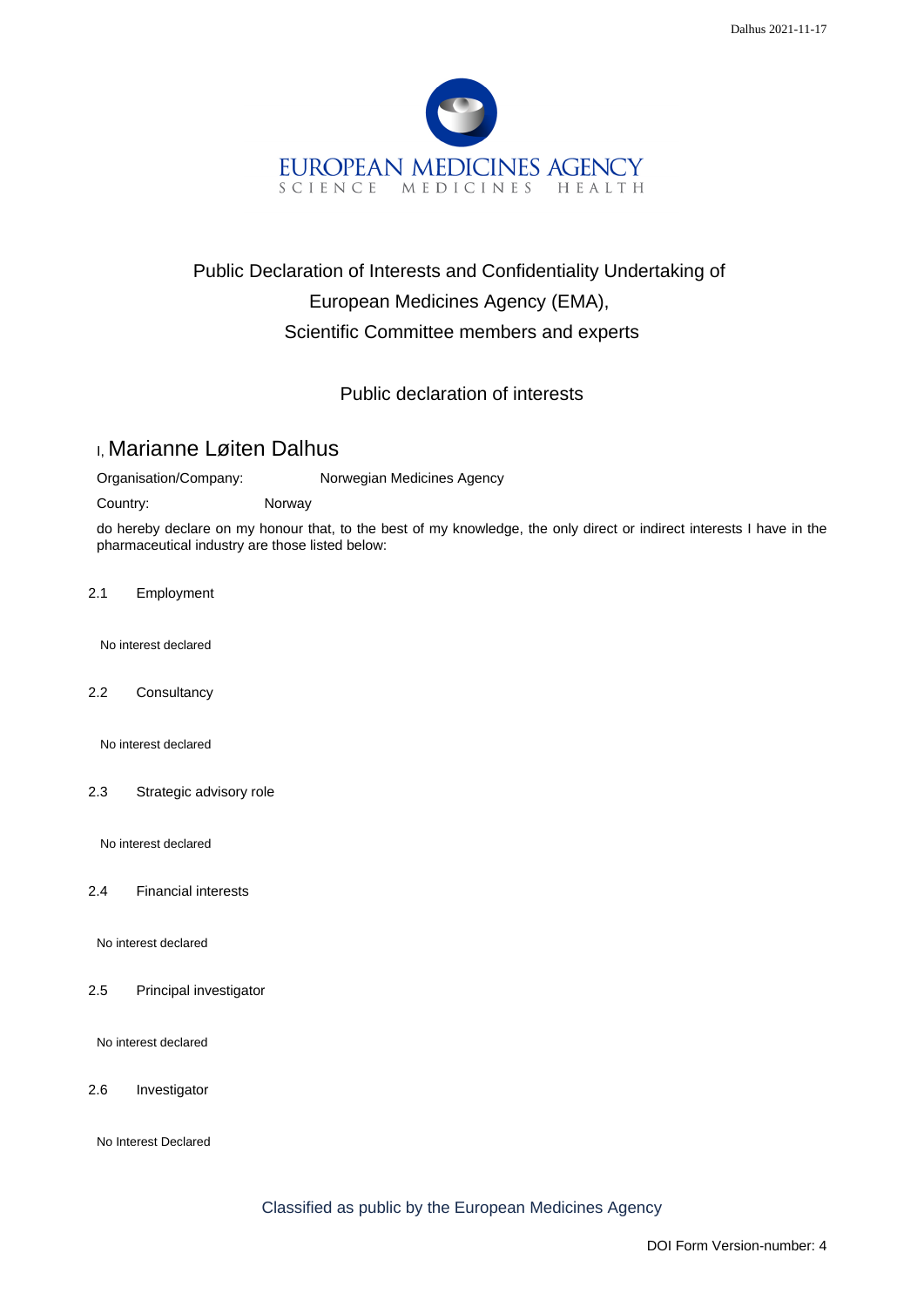2.7 Grant / Funding to organisation /institution

No interest declared

2.8 Close family member interest

No interest declared

2.9 Repurposing of a medicinal product

No interest declared

2.10 Any other interests or facts

No interest declared

2.11 Committee for Advanced Therapies (CAT) member or alternate

Not a CAT member or alternate

## CONFIDENTIALITY UNDERTAKING

In view of the following definitions:

"EMA Activities" encompass any meeting (including meeting preparation and follow-up, associated discussion or any other related activity) of the European Medicines Agency's Management Board, Committees, Working Parties, Expert Groups, or any other such meeting; work as an expert on assessments; work as an expert on guidance development.

"Confidential Information" means all information, facts, data and any other matters of which I acquire knowledge, either directly or indirectly, as a result of my EMA Activities.

"Confidential Documents" mean all drafts, preparatory information, documents and any other material, together with any information contained therein, to which I have access, either directly or indirectly, as a result of my participation in EMA Activities. Furthermore, any records or notes made by me relating to Confidential Information or Confidential Documents shall be treated as Confidential Documents.

I understand that I may be invited to participate either directly or indirectly in certain EMA activities and hereby undertake:

- To treat all Confidential Information and Confidential Documents under conditions of strict confidentiality as long as the information or document has not been made public/is not in the public domain.
- Not to disclose (or authorise any other person to disclose) in any way to any third party any Confidential Information or Confidential Document.
- Not to use (or authorise any other person to use) any Confidential Information or Confidential Document other than for the purposes of my work in connection with EMA activities.
- To dispose of Confidential Documents as confidential material as soon as I have no further use for them.
- When expressing views to clearly indicate that the views are my own if acting in my own capacity or those of the EMA, Committee, Working Party, Expert Group or other group if acting on behalf that group.
- Not to disclose any commercially confidential information.

This undertaking shall not be limited in time, but shall not apply to any document or information that I can reasonably

Classified as public by the European Medicines Agency